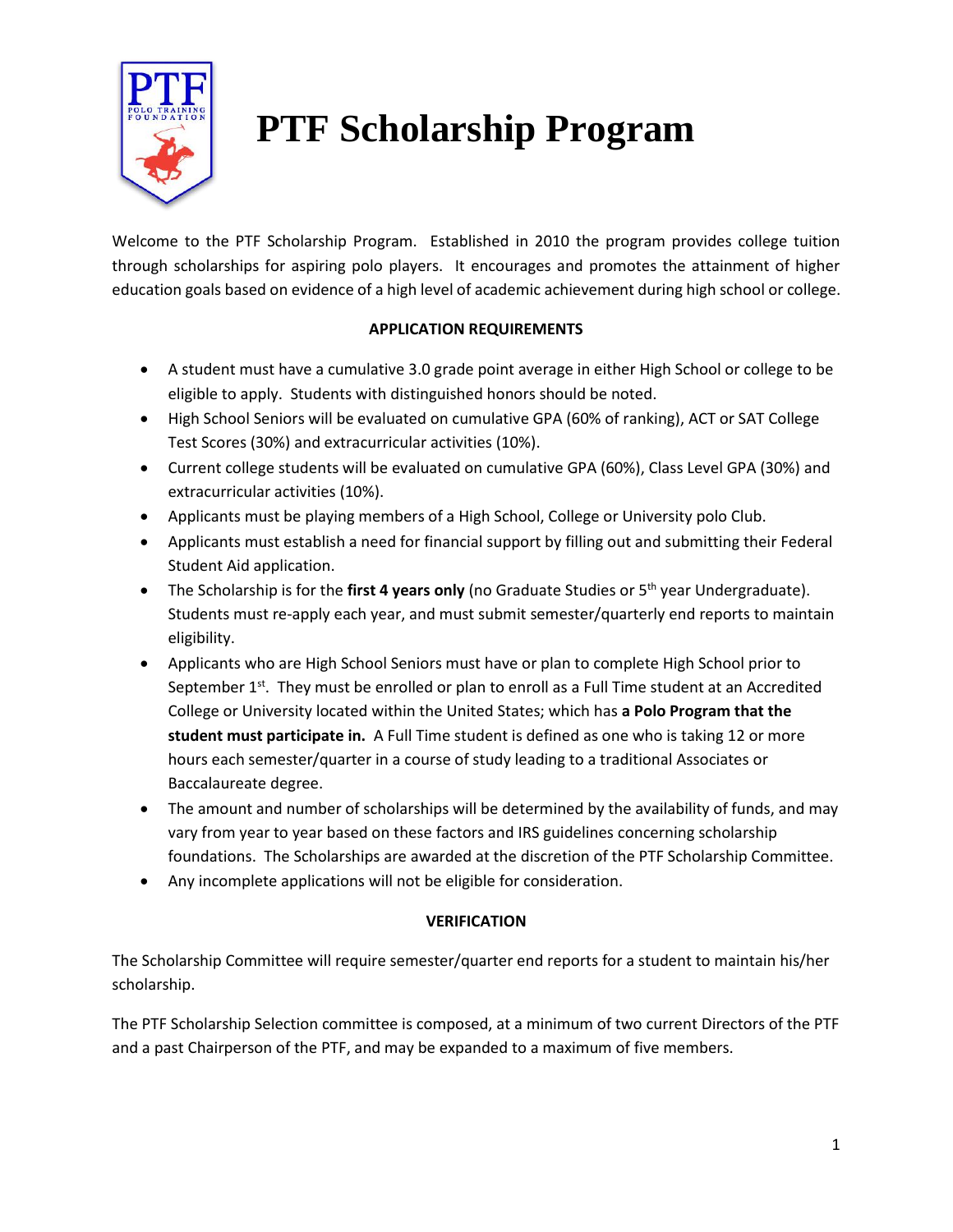## **Important Information**

**Applications can be downloaded from the PTF website [www.polotraining.org.](http://www.polotraining.org/)** 

**Please Mail/Email Transcripts to: Polo Training Foundation 852 E Road Loxahatchee Groves, FL 33470 JMcLeavy@polotraining.org**

| Complete the checklist; ensuring<br>all documentation is attached to<br>your application | * Student must submit via mail a sealed official transcript for<br>their entire academic record. Transcripts must include<br>Cumulative GPA, SAT/ACT Test Scores (High School applicants) /<br>Most recently completed College Semester/Quarter GPA<br>(Collegiate applicants). |  |  |
|------------------------------------------------------------------------------------------|---------------------------------------------------------------------------------------------------------------------------------------------------------------------------------------------------------------------------------------------------------------------------------|--|--|
|                                                                                          | PTF Scholarship Application<br>□                                                                                                                                                                                                                                                |  |  |
|                                                                                          | Copy of your FAFSA. Federal Student Aid Application.<br>$\Box$                                                                                                                                                                                                                  |  |  |
|                                                                                          | Copy of your Student Aid Letter.<br>0                                                                                                                                                                                                                                           |  |  |
|                                                                                          | A copy of your GPA/ACT or SAT results.*<br>$\Box$                                                                                                                                                                                                                               |  |  |
|                                                                                          | Copies of your yearly academic reports from Years 11 &<br>П                                                                                                                                                                                                                     |  |  |
|                                                                                          | 12 (for High school applications only).*                                                                                                                                                                                                                                        |  |  |
|                                                                                          | A copy of your academic transcript for the past year as<br>П                                                                                                                                                                                                                    |  |  |
|                                                                                          | appropriate (for College/University applicants only). *                                                                                                                                                                                                                         |  |  |
|                                                                                          | Documentation of any specific polo achievement (such as<br>П                                                                                                                                                                                                                    |  |  |
|                                                                                          | certificates to acknowledge participation as a member of                                                                                                                                                                                                                        |  |  |
|                                                                                          | a polo team, etc.).                                                                                                                                                                                                                                                             |  |  |
|                                                                                          | References - you are required to supply two references<br>□                                                                                                                                                                                                                     |  |  |
|                                                                                          | with this application, outlining your suitability for a PTF                                                                                                                                                                                                                     |  |  |
|                                                                                          | Scholarship. One report should be completed by your                                                                                                                                                                                                                             |  |  |
|                                                                                          | School Principal or Head of College/University Official, and                                                                                                                                                                                                                    |  |  |
|                                                                                          | the other by a recognized Polo Instructor/Coach.                                                                                                                                                                                                                                |  |  |
|                                                                                          | Any other information you think will support this<br>П                                                                                                                                                                                                                          |  |  |
|                                                                                          | application (not to exceed 6 pages).                                                                                                                                                                                                                                            |  |  |
|                                                                                          |                                                                                                                                                                                                                                                                                 |  |  |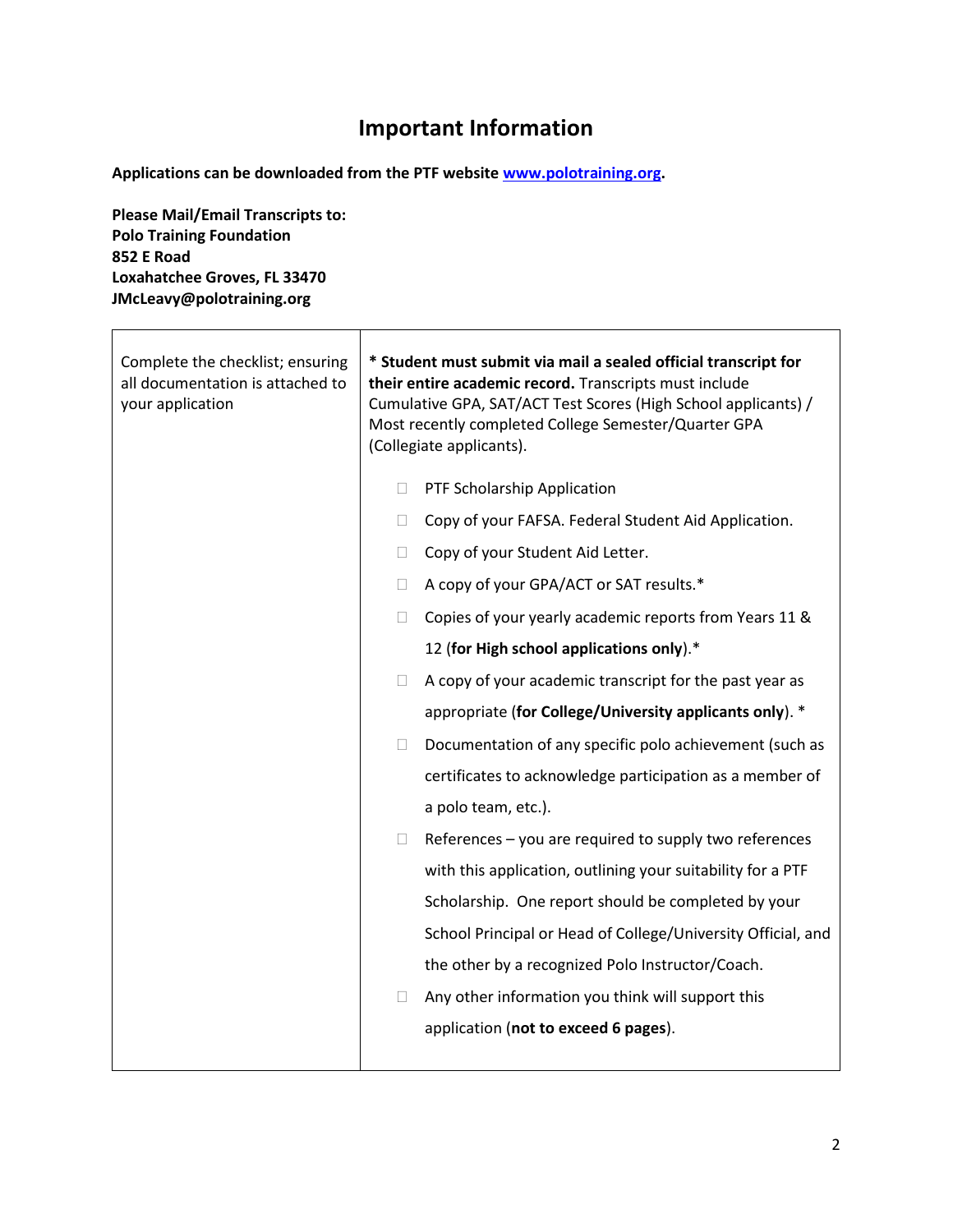

## PTF SCHOLARSHIP APPLICATION FORM

**Please Type or Print** 

| 1. Name                    |                                                                                                                      |
|----------------------------|----------------------------------------------------------------------------------------------------------------------|
|                            |                                                                                                                      |
|                            |                                                                                                                      |
| 2. Address                 |                                                                                                                      |
|                            |                                                                                                                      |
|                            | Mailing Address (If different from above):                                                                           |
|                            | <u> 1989 - Johann John Harry Harry Harry Harry Harry Harry Harry Harry Harry Harry Harry Harry Harry Harry Harry</u> |
|                            |                                                                                                                      |
|                            |                                                                                                                      |
|                            |                                                                                                                      |
| 3. Contact<br>Information  |                                                                                                                      |
|                            | Cell Phone: ( ) _____________________                                                                                |
|                            |                                                                                                                      |
| 4. Date of<br><b>Birth</b> | dd / mm /<br><b>YYYY</b>                                                                                             |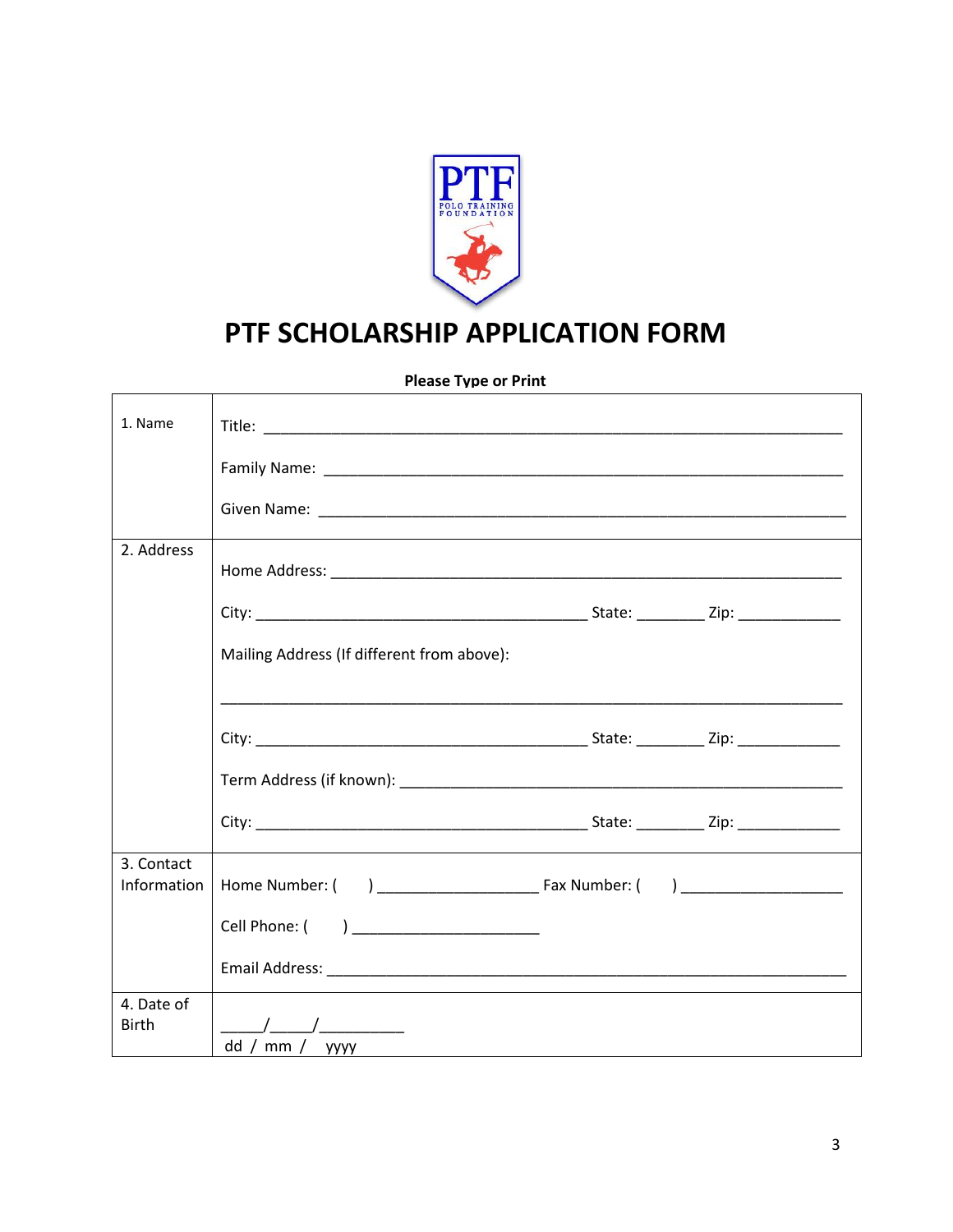| 5.Residency                             | Are you an American Citizen or Permanent Resident of the U.S.? |                                                                                                                                 |
|-----------------------------------------|----------------------------------------------------------------|---------------------------------------------------------------------------------------------------------------------------------|
|                                         | <b>YES</b>                                                     |                                                                                                                                 |
| 6. Schooling/Education                  |                                                                | Name of School/College or University                                                                                            |
|                                         |                                                                |                                                                                                                                 |
|                                         |                                                                |                                                                                                                                 |
|                                         |                                                                |                                                                                                                                 |
|                                         |                                                                |                                                                                                                                 |
|                                         |                                                                |                                                                                                                                 |
|                                         | 7. Sport Achievement in Polo                                   | Outline your highest experience and achievement in Polo (if insufficient<br>space, please provide an attachment).               |
|                                         |                                                                |                                                                                                                                 |
|                                         |                                                                | <u> 1980 - Jan James James James James James James James James James James James James James James James James J</u>            |
|                                         |                                                                |                                                                                                                                 |
|                                         |                                                                |                                                                                                                                 |
|                                         |                                                                |                                                                                                                                 |
|                                         |                                                                |                                                                                                                                 |
| 8. Other Sport/Athletic<br>Achievements |                                                                | In the space below please outline any other representative Honors you<br>have achieved and/or sporting qualifications obtained: |
|                                         |                                                                |                                                                                                                                 |
|                                         |                                                                |                                                                                                                                 |
|                                         |                                                                |                                                                                                                                 |
|                                         |                                                                |                                                                                                                                 |
|                                         |                                                                |                                                                                                                                 |
|                                         |                                                                |                                                                                                                                 |
| 9. Polo Club Involvement                |                                                                | List all Polo Clubs you belong to or have belonged to:                                                                          |
|                                         |                                                                |                                                                                                                                 |
|                                         |                                                                |                                                                                                                                 |
|                                         |                                                                |                                                                                                                                 |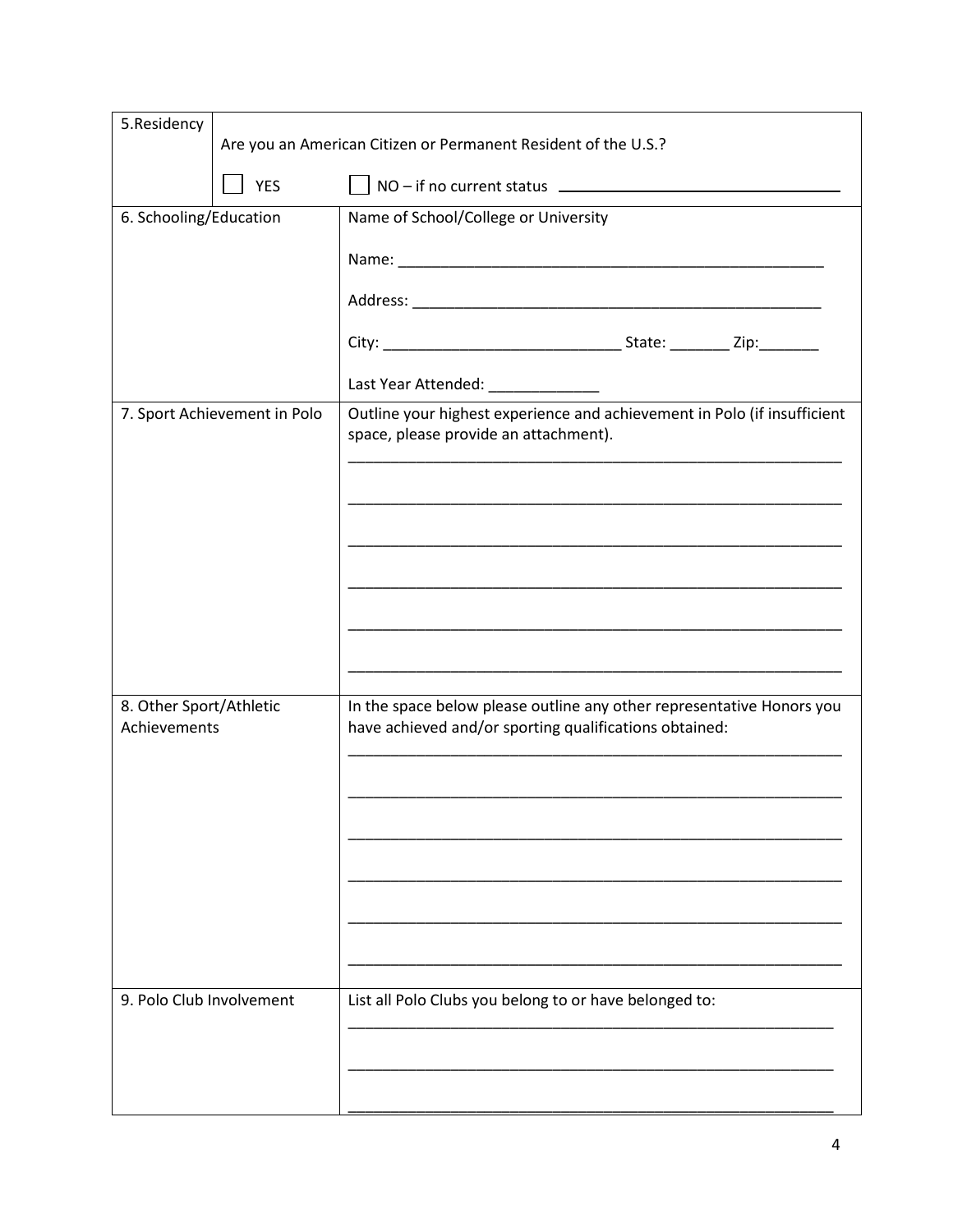|                                                      | 10. Please outline how a PTF Scholarship will assist your participation in Polo during the year |      |        |
|------------------------------------------------------|-------------------------------------------------------------------------------------------------|------|--------|
|                                                      |                                                                                                 |      |        |
|                                                      |                                                                                                 |      |        |
|                                                      |                                                                                                 |      |        |
|                                                      |                                                                                                 |      |        |
|                                                      |                                                                                                 |      |        |
|                                                      |                                                                                                 |      |        |
|                                                      |                                                                                                 |      |        |
|                                                      |                                                                                                 |      |        |
| 11. Existing Sport Support                           | Please list any Sports Scholarship support you have received or applied for:                    |      |        |
|                                                      | <b>Name of Award/Support</b>                                                                    | Year | Amount |
|                                                      |                                                                                                 |      |        |
|                                                      |                                                                                                 |      |        |
|                                                      |                                                                                                 |      |        |
|                                                      |                                                                                                 |      |        |
|                                                      |                                                                                                 |      |        |
|                                                      |                                                                                                 |      |        |
| 12. Additional material to support this application: |                                                                                                 |      |        |
|                                                      |                                                                                                 |      |        |
|                                                      |                                                                                                 |      |        |
|                                                      |                                                                                                 |      |        |
|                                                      |                                                                                                 |      |        |
|                                                      |                                                                                                 |      |        |
|                                                      |                                                                                                 |      |        |